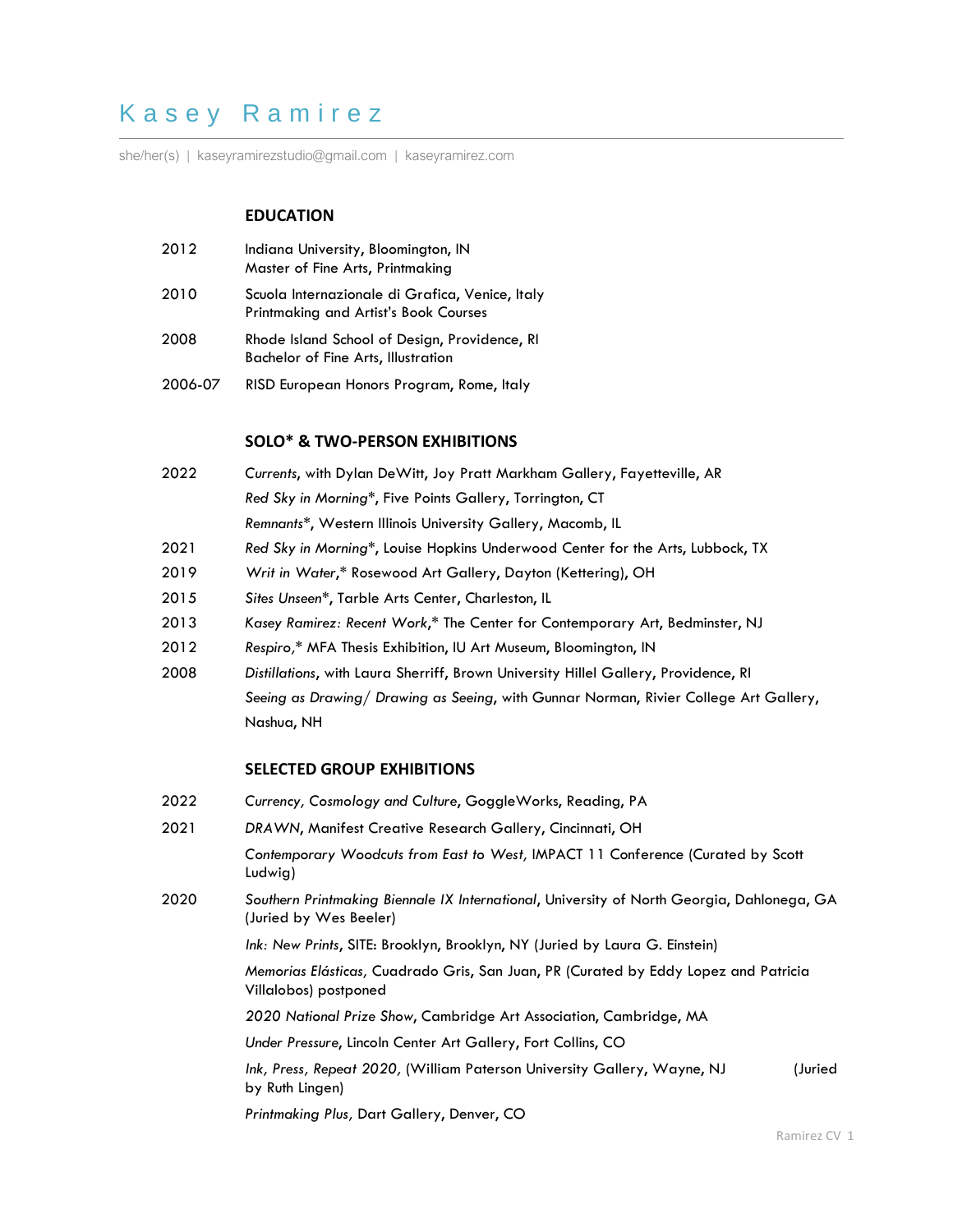| 2019 | Printmaking as Resistance (Invitational), Morgan Conservatory Gallery, Cleveland, OH<br>(Curated by Anna Tararova)                                                           |
|------|------------------------------------------------------------------------------------------------------------------------------------------------------------------------------|
|      | 7th International Juried Print Exhibition, New Grounds Gallery, Albuquerque, NM                                                                                              |
|      | 2019 Irene Rosenzweig Biennial Exhibition, Arts & Science Center for Southeast Arkansas,<br>Pine Bluff, AR                                                                   |
|      | The Nature of Disappearance, Silverwood Gallery, St. Anthony, MN                                                                                                             |
|      | Contested Spaces: 2019 Harnett Biennial of American Prints, Harnett Museum of Art,<br>Richmond, VA                                                                           |
|      | In the Details (Invitational), Constellation Studios, Lincoln, NE (Curated by Karen Kunc)                                                                                    |
|      | Elevate, 21C Museum Hotel, Bentonville, AR (Curated by Dayton Castleman)                                                                                                     |
| 2018 | The Built Environment (Best in Show Award), Orr Street Studios, Columbia, MO (Juror: Joe<br>Johnson)                                                                         |
|      | Pressure Points, M. Rosetta Hunter Art Gallery, Seattle, WA                                                                                                                  |
|      | University of Arkansas School of Art Faculty Exhibition, Meadows Gallery at University of<br>Texas at Tyler, TX                                                              |
|      | The Contemporary Print 2018, O2 Gallery at Flatbed Press, Austin, TX (Juror: Dr. Paul<br>Laidler)                                                                            |
|      | Sustained Ingrain from East to West: Contemporary Woodcuts, SGCI Conference, Las<br>Vegas, NV and Turchin Center for the Visual Arts, Boone, NC (Curated by Scott Ludwig)    |
| 2017 | Printwork 2017, Artists Image Resource, Pittsburgh, PA (Juror: Joseph Lupo)                                                                                                  |
|      | NEXT: 2017, A Biennial of Contemporary American Print, Nicole Longnecker Gallery, Houston,<br>TX (Juror: Nancy Palmeri)                                                      |
|      | Emerging, Kathryn Schultz Gallery, Cambridge, MA                                                                                                                             |
|      | Imaginary Prisons: Retelling Piranesi's 'Carceri', Alden Library at Ohio University, Athens, OH<br>(Curated by David Spencer Pierce)                                         |
| 2016 | Dialogue with Yinchuan: China-America International Printmaking Exhibition, (Invitational),<br>Yinchuan, China                                                               |
|      | The Red Death (Invitational), Hoofprint Gallery, Chicago, IL                                                                                                                 |
| 2015 | Commedia: New Prints 2015/ Autumn, International Print Center New York, NY (Curated<br>by Tomas Vu)                                                                          |
|      | 5th Guanlan International Print Biennial, Guanlan Original Printmaking Base, Shenzhen,<br>China                                                                              |
|      | Welcoming the New, Sugar Gallery, Fayetteville, AR                                                                                                                           |
| 2014 | Michael Dal Cerro, Lisa Conrad & Kasey Ramirez, (Invitational), CoHQ Gallery, Rahway, NJ<br>(Curated by Lisa Conrad)                                                         |
|      | SGC Members Juried Exhibition, Zuckerman Museum of Art, Kennesaw, GA                                                                                                         |
|      | Signs of Life: NSAL Printmaking Competition Winners Exhibition, Institute for Creativity,<br>Champaign, IL                                                                   |
| 2013 | Selections from New Prints 2013/ Winter, Edinburgh Printmakers, Scotland                                                                                                     |
|      | New Prints 2013/ Winter, International Print Center New York, NY, Jurors: Kelly<br>Driscoll, Ruth Lingen, Chris Santa Maria, Lothar Osterburg, Allison Rudnick, Harriet Warm |
|      | 4th Guanlan International Print Biennial, Guanlan Original Printmaking Base, Shenzhen, China                                                                                 |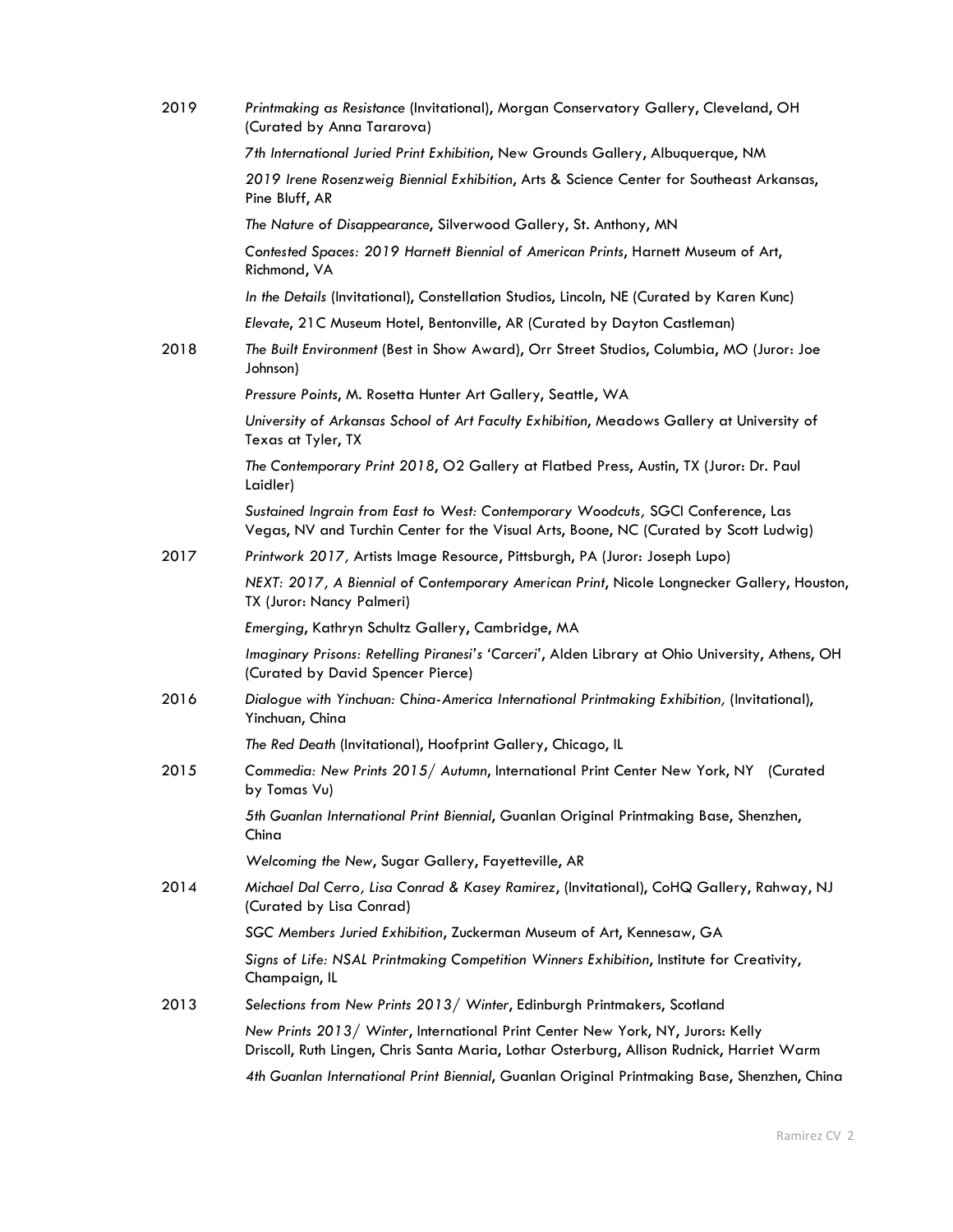*34th Bradley International Print and Drawing Exhibition*, Bradley University Galleries, Peoria, IL (Juror: Stephen Goddard)

*Ink, Press, Repeat: Juried Printmaking and Book Art Exhibition*, University Galleries at Ben Shahn Hall, William Patterson University, Wayne, NJ (Juror: Jacob Lewis)

*Mid America Print Council Juried Members Exhibition*, McDonough Museum of Art, Youngstown, OH (Juror: Anita Jung)

*Armstrong National 2-D Competition Exhibition*, Armstrong Fine Arts Gallery, Savannah, GA (Third Place Prize)

*FATE Biennial Members Exhibition,* Alexander Hall Art Gallery, Savannah College of Art and Design, Savannah, GA (Juror: Elaine D. Gustafson)

2012 *Pacific States Biennial National Exhibition*, University of Hawaii, Hilo, HI (Juror's Award), (Juror: Karen Kunc)

> *Juried Exhibition,* The Center for Contemporary Art, Bedminster, NJ (First Place Prize and Special Exhibitions Committee Award of Solo Show) (Juror: Edwin Ramoran)

*Second Annual Juried Show*, Manhattan Graphics Center, New York, NY

*Car nous sommes ou nous ne sommes pas* / *For we are where we are not.,* the 410 Project, Mankato, MN

*National Society of Arts and Letters Bloomington Chapter Exhibition*, Bloomington, IN (First Place/ Chapter Career Award)

- 2011 *Drawing Resurfaced*, Purdue University Galleries, West Lafayette, IN (Juried by Kathryn Reeves, Christine Wuenschel, and Craig Martin)
- 2010 *Master Pieces*. Juried Exhibition, Manifest Creative Research Gallery and Drawing Center, Cincinnati, OH
- 2009 *Inertia* (Invitational), Low Road Gallery, Greencastle, IN

#### **RESIDENCIES**

- 2023 Arquetopia Foundation Artist Residency, Cusco, Perú (May 2023)
- 2020 Hambidge Center Artist Residency, Rabun Gap, GA (December 1 14)
- 2019 Collar Works Elizabeth Murray Artist Residency, Granville, NY (Jun 30 July 13)
- 2018 Guanlan Original Printmaking Base Residency, Shenzhen, China (May 8 June 5) Printmaking Residency, Vermont Studio Center, Johnson, VT, (October 28 – November 23)

#### **GRANTS & AWARDS**

- 2021 Vincent B. Coffin Grant, (\$3,500), University of Hartford, West Hartford, CT
- 2018-19 [Artists 360 Project Grant](https://artists360.art/artists/kasey-ramirez/) (\$7,500), Mid-America Arts Alliance, Kansas City, MO
- Nominee, 2019 FATE (Foundations in Art Theory and Education) Emerging Educator Award
- 2018 Artist's Grant, Vermont Studio Center, Johnson, VT First Prize, *The Built Environment* Exhibition, Orr Street Studios, Columbia, MO
- 2017 Instructional Enhancement Grant, (co-written), University of Arkansas, Fayetteville
- 2015 Redden Grant for the Improvement of Undergraduate Education, Eastern Illinois University, Charleston, IL
- 2013 Estelle Campbell Award (\$8,000), National Society of Arts and Letters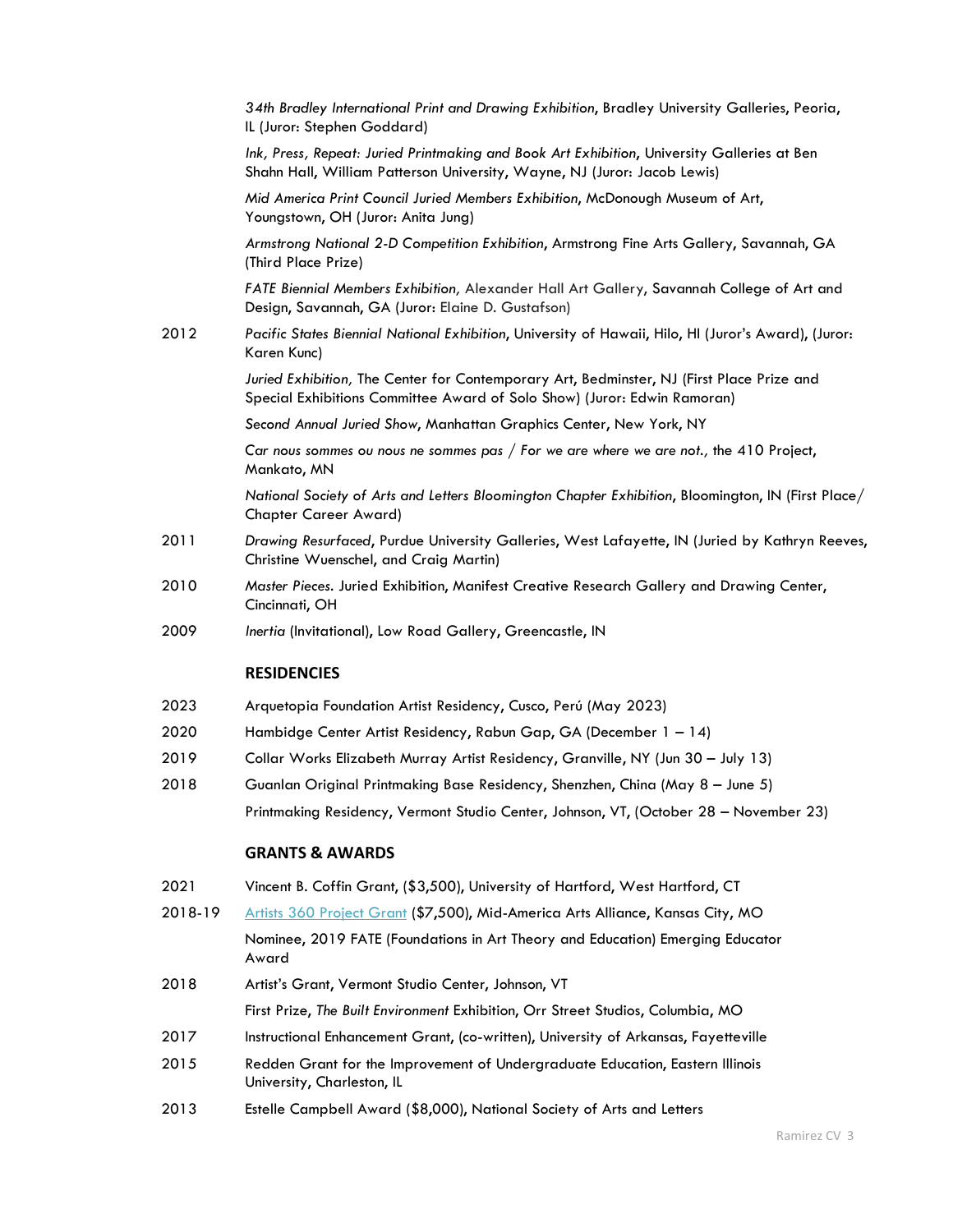Printmaking Competition

First Place Prize/ NJ Chapter Career Award, National Society of Arts and Letters

2012 First Prize, Juried Exhibition, The Center for Contemporary Art, Bedminster, NJ Solo Show Award, Special Exhibitions Committee, The Center for Contemporary Art, Bedminster, NJ

First Place Chapter Career Award, National Society of Arts and Letters, IN Chapter

2010-12 Graduate Assistantship, full tuition remission + stipend, Indiana University, Bloomington, IN

#### **SELECTED BIBLIOGRAPHY**

- 2020 Southern Printmaking Biennale IX International Exhibition Catalog
- 2019 *Studio Visit Magazine Volumes 45 & 46,* Exhibition in Print Catalog
- 2018 *The Contemporary Print,* Exhibition Catalog
- 2017 Britt-Darby, Devon. "Anything's Possible: PrintHouston 2017 Reflects a Medium's Multiplicity." Website, Arts and Culture Texas, 2017. [http://artsandculturetx.com/anythings-possible-printhouston2017-reflects-amediums](http://artsandculturetx.com/anythings-possible-printhouston2017-reflects-amediums-multiplicity/)[multiplicity/](http://artsandculturetx.com/anythings-possible-printhouston2017-reflects-amediums-multiplicity/)
- 2016 *Dialogue with Yinchuan: China-America Printmaking Exhibition Catalog*
- 2015 Guanlan International Print Biennial Catalog 2015
- 2013 Map Literary,<http://www.mapliterary.org/kasey-ramirez-edifice.html> Guanlan International Print Biennial Catalog 2013 Harper, David. 2012 Master of Fine Arts Thesis Exhibition Catalog.
- 2011 *Drawing Resurfaced*, Exhibition Catalog, Purdue University Gallery, West Lafayette, IN
- 2010 *Master Pieces.* Exhibition Catalog, Manifest Gallery, Cincinnati, OH.

### **LECTURES, PRESENTATIONS, WORKSHOPS & CRITIQUES**

- 2023 Panel Presentation: *Writ in Water / Writ in Ink,* Southern Graphics Council International Conference, San Juan, PR\*\*
- 2021 *The Woodcut: Beyond Black and White*, Workshop, Penland School of Crafts, NC\*\* FATE Panel Presentation: *The Living Document*

Crystal Bridges Museum of American Art Virtual Workshop: DIY Printmaking

- 2020 SECAC Panel Presentation: *Memos for the Contemporary Core* (virtual)
- 2019 Guest Critic, Advanced Painting, Massachusetts College of Art, Boston, MA

Woodcut Workshop, Dayton Printmakers Cooperative, OH

Artist Presentation, Collar Works Elizabeth Murray Artist Residency, Granville, NY

2018 Guest Critic, ARCH 1015: Fundamental Design Skills, First Year Studio, Fay Jones School of Architecture and Design

Resident Artist Presentation, Vermont Studio Center, Johnson, VT

Panel Presentation: *Infinite Scroll: The Instantaneous/Simultaneous Image as Techno-Sublime*, Mid-America College Art Association Conference, Lincoln, NE

University of Arkansas- Fort Smith, Department of Art, Fort Smith, AR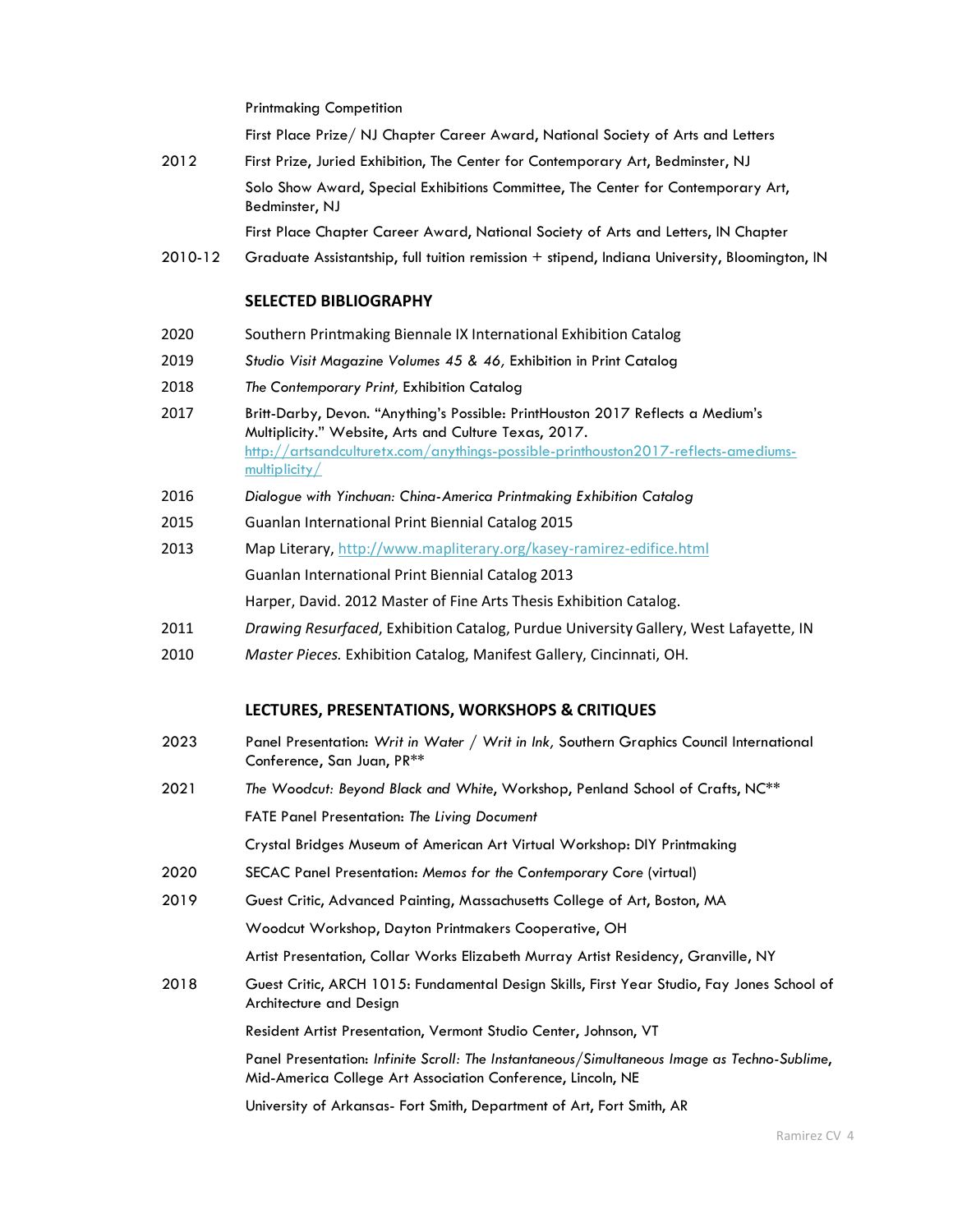Mississippi State University, Department of Art, Starkville, MS

- 2015 Indiana University Southeast, Department of Art, New Albany, IN SECAC, Southeastern College Art Conference (invited to speak, but had to decline)
- 2013 The Center for Contemporary Art, Bedminster, NJ
- 2011 Workshop, "The Diverse Collagraph", College Book Art Association

#### **ACADEMIC APPOINTMENTS**

- 2021— Assistant Professor of Printmaking, Hartford Art School, University of Hartford, West Hartford, CT
- 2020-21 Interim Program Director of Foundations, University of Arkansas School of Art, Fayetteville, AR
- 2018-21 Clinical Assistant Professor of Foundations, University of Arkansas, Fayetteville, AR
- 2015-18 Instructor of Foundations, Drawing and Printmaking, University of Arkansas, Fayetteville, AR
- 2013-15 Instructor of Drawing and Printmaking, Eastern Illinois University, Charleston, IL

# **LECTURES, PRESENTATIONS, WORKSHOPS & CRITIQUES**

2020 Panel Presentation: *Memos for the Contemporary Core: Drawing from the Past, Present and Future*, Southeast College Art Conference (SECAC), (remote)

Virtual Artist Talk, Cambridge Art Association, Cambridge, MA

*The Woodcut: Beyond Black and White*, Workshop, Penland School of Crafts, NC (postponed)

Panel Presentation: *Elastic Memory*, Southern Graphics Council International Conference, San Juan, PR (postponed)

- 2020 *The Woodcut: Beyond Black and White*, Workshop, Penland School of Crafts, NC
- 2019 Guest Critic, Advanced Painting, Massachusetts College of Art and Design, Boston, MA

Woodcut Workshop, Dayton Printmakers Cooperative, OH

Gallery Talk, Rosewood Art Gallery, Kettering (Dayton), OH

2018 Guest Critic, ARCH 1015: Fundamental Design Skills, First Year Studio, Fay Jones School of Architecture and Design

> Panel Presentation: *Infinite Scroll: The Instantaneous/Simultaneous Image as Techno-Sublime*, Mid-America College Art Association Conference, Lincoln, NE

- 2013 Gallery Talk, The Center for Contemporary Art, Bedminster, NJ
- 2011 Workshop, "The Diverse Collagraph", College Book Art Association Conference

### **SERVICE & RELATED EXPERIENCE**

- 2018 Juror, Survey of Undergraduate Printmaking in Arkansas Exhibition
- 2015 Juror, Danville Art Association Juried Exhibition, Danville, IL
- 2013 Editioning Assistant, Brodsky Center for Innovative Editions, New Brunswick, NJ